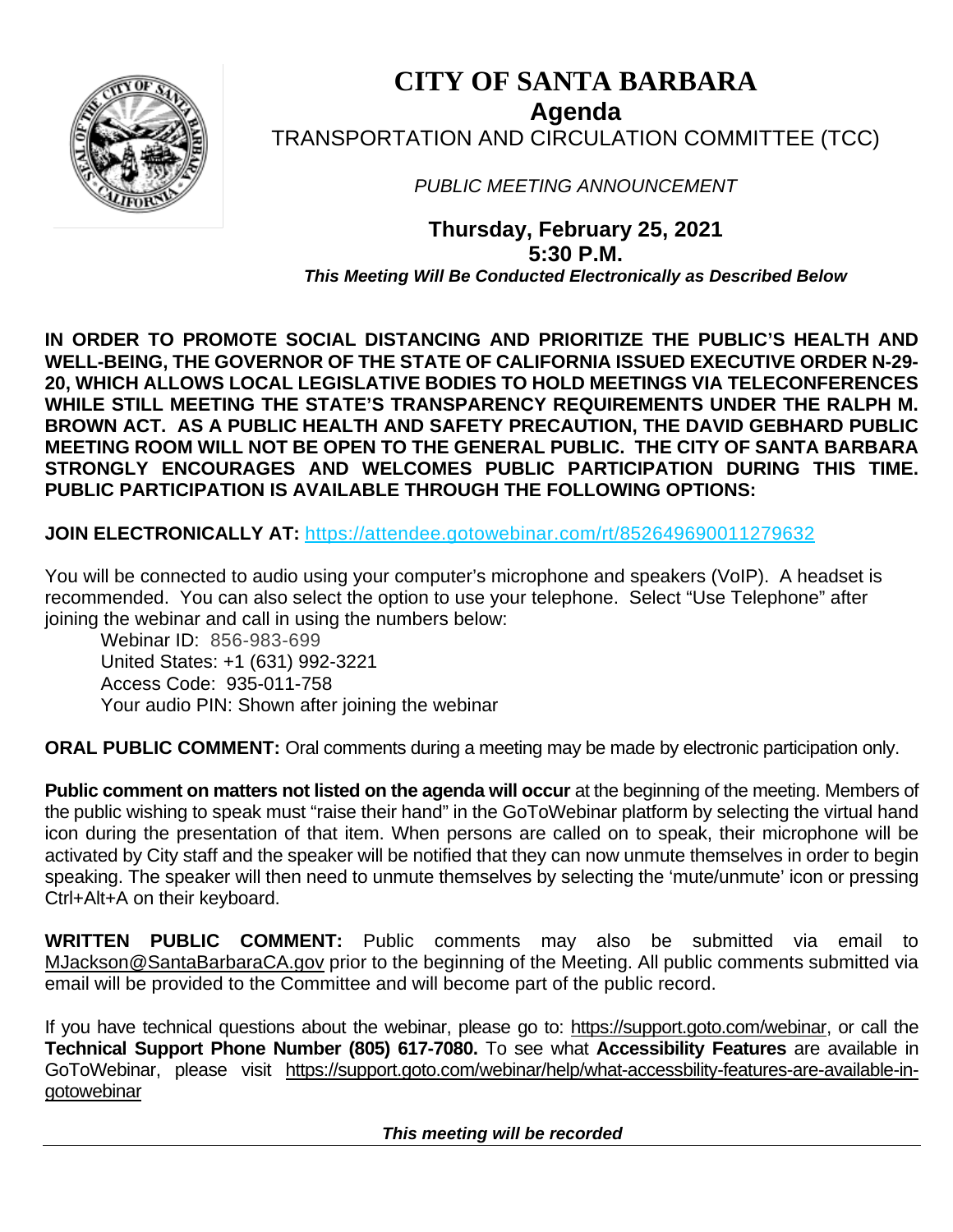| <b>Committee Members:</b> | Kathleen Rodriguez (Chair), Eve Sanford (Vice Chair), Andres Malovos, David Collom, Susan<br><b>Horne, Hillary Blackerby</b> |
|---------------------------|------------------------------------------------------------------------------------------------------------------------------|
| <b>Liaisons:</b>          | Mike Jordan (Council Liaison), Rob Dayton (Staff Liaison), Roxana Bonderson (Planning<br><b>Commission Liaison)</b>          |

# *AGENDA*

## **CALL TO ORDER**

**CEREMONIAL ITEM:** Andres Malovos will be sworn in to continue to serve on the TCC for another term. There were no other applicants in the fall 2020 recruitment to fill the remaining vacancy. The next recruitment will be in fall 2021.

#### **ROLL CALL:**

## **CHANGES TO THE AGENDA:**

#### **PUBLIC COMMENT:**

**1. Ten minutes total and two minutes per member of the public regarding any subject within the jurisdiction of the committee that is not scheduled for public hearing before the committee. If you wish to speak before the Transportation & Circulation Committee, please complete a "Request to Speak" form, including a description of the subject you wish to address.**

#### **CONSENT CALENDAR:**

**2. Approval of Minutes from the October 22, 2020, TCC Meeting, where a TCC quorum was present.**

#### **3. PROGRAM UPDATES:**

- 1. Bikeshare Pilot Program
- 2. Active Transportation Program (ATP) Grants Cycle 5
- 3. Highway Safety Improvement Program (HSIP) Grants

#### **4. PROJECT UPDATES:**

- 1. Measure A Projects
	- a. Green Lane Intersection Markings (Cycle 3)
	- b. Santa Barbara Street and Yanonali Street Intersection Improvements (Cycle 4)
- 2. Active Transportation Projects
	- a. Las Positas and Modoc Roads Multiuse Path (Cycles 1 and 3)
	- b. Eastside Paseos Project (Cycle 3)
	- c. Westside Paseos Project (Cycle 3)
	- d. U.S. 101 State Street Undercrossing Active Transportation Improvements (Cycle 4)
	- e. Downtown De La Vina Street Safe Crosswalks and Buffered Bike Lanes Project (Cycle 4)

AMERICANS WITH DISABILITIES ACT: In compliance with the Americans with Disabilities Act, if you need special assistance to gain access to, comment at, or participate in this meeting, please contact Mindy Jackson: 805-564-5385. If possible, notification at least 48 hours prior to the meeting will enable the City to make reasonable arrangements in most cases. Materials related to an item on this agenda submitted to the Transportation and Circulation Committee after distribution of the agenda packet are available for public inspection in the Public Works Department located at 630 Garden Street, during normal business hours. The agenda will be posted on February 18, 2021, on the posting bulletin board outside of the David Gebhard Public Meeting Room on the south side of the Public Works/Community Development building at 630 Garden Street.